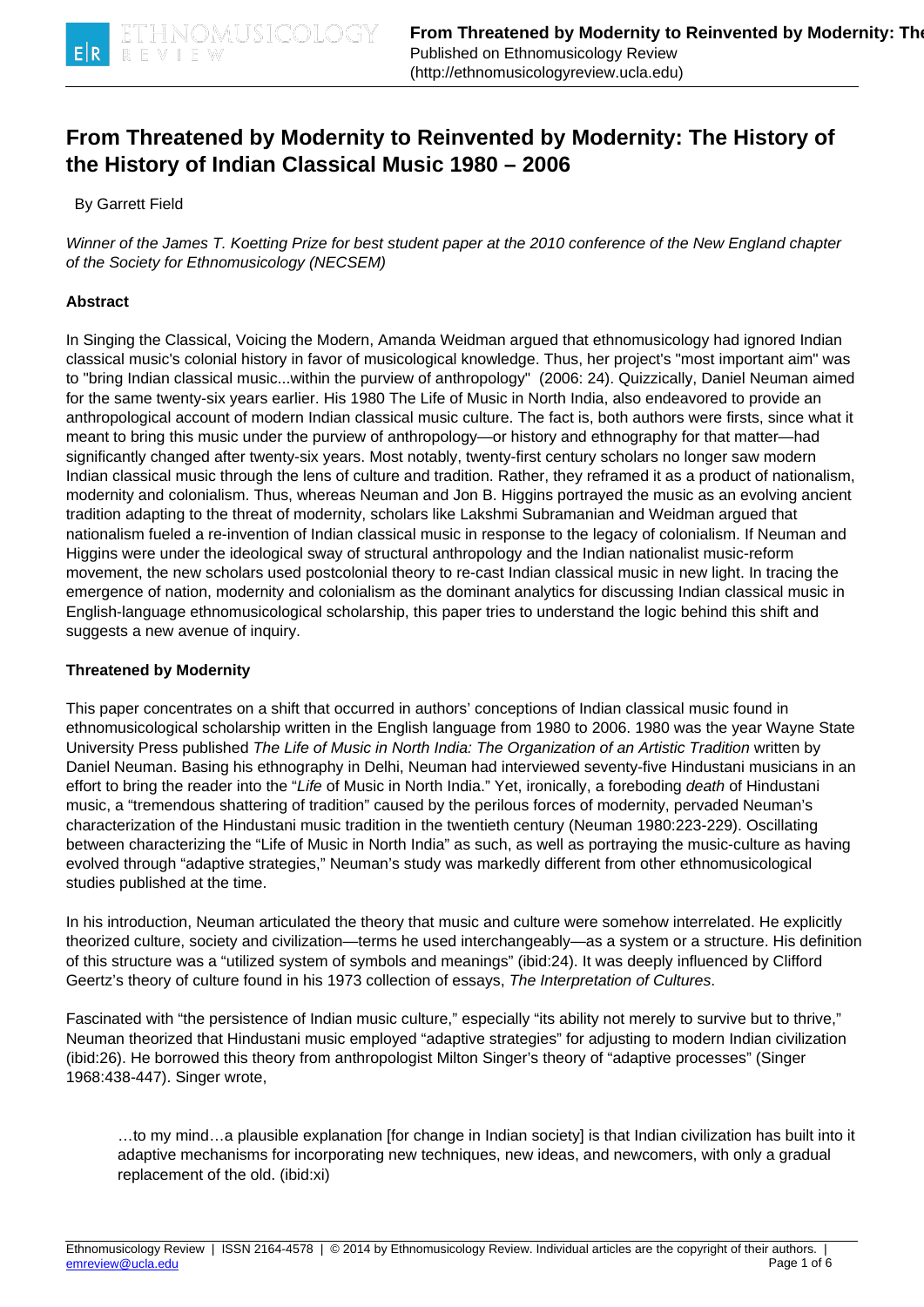<span id="page-1-0"></span>

# **From Threatened by Modernity to Reinvented by Modernity: The History of Duman Classic Indian Classic Indian Classic Indian Classic Indian Classic Indian Classic Indian Classic Indian Classic Indian Classic Indian Classic**

Published on Ethnomusicology Review (http://ethnomusicologyreview.ucla.edu)

Adopting structuralism as his dominant anthropological framework, Neuman proposed culture was a complex system of interrelated parts. Structuralist studies called for an investigation into the relationships between these parts, such as the relationship between music and caste, or music and religion. Claude Levi Strauss's kinship charts exemplified this approach and Neuman included such charts in his presentation of the lineages of the predominantly Muslim *gharanas*, the hereditary stylistic schools of Hindustani music (Neuman 1980:246-254).

A glimpse into the chapters of The Life of Music in North India articulates what innovative ethnomusicology was in 1980. Neuman first explored the thoughts and ideas that musicians held about Hindustani music and about being a musician. Then, instead of turning to the actual music and poetry, he investigated the hierarchical social organization involved in who played which instruments and sang which performance genres. In a moment of candor, Bonnie Wade revealed her ethnomusicological preoccupations in a 1980 book review, describing Neuman's elucidation of the division of musical labor as a "situation… ethnomusicologists dream about: that rare and clear explanation of musical structure in social as well as musical terms" (Wade 1980:96).

Thus Neuman's discoveries were exactly what ethnomusicologists were looking for: some kind of proof that music and culture were not separate spheres. The caste divisions of musical labor provided American ethnomusicologists with a discovery of sorts that strengthened their hypothesis on the connections between music and culture.

Neuman was not alone. Jon B. Higgins' article "From Prince to Populace: Patronage as a Determinant of Change in South Indian (Karnatak) Music" appeared in a 1976 issue of the Journal of Asian Music quest-edited by Neuman and devoted to cultural change[.1](#page-1-0) Like Neuman, when Higgins discussed the concept of change in Indian classical music in the modern period, he characterized modernity as a threat to an ancient and evolving tradition. In addition, Higgins viewed the history of Indian classical music as the Indian nationalists viewed the history of the Indian nation. He wrote[,2](#page-1-0) 

Far from being the enemy of tradition, change has been rather the core, the soul of a vital art form constantly in the process of becoming. Over the past two thousand years and more, every new generation has received the oral corpus of musical repertoire and style, transformed it and in turn transmitted it to the next generation. So far as we know the tradition has undergone a constant process of evolution. (Higgins 1976:20)

The idea was that Vedic chant—often posited as the beginning of Indian music—was the same national classical music that had evolved into the kritis of Thyagaraja, the famous eighteenth century saint-composer. This kind of music history corresponded with nationalist histories of the Indian nation that anachronistically projected the present nation-state back in time, and construed the past as evolving towards the present nation-state.[3 I](#page-1-0) will now turn to the new generation of scholars who would radically alter this type of historicism.

## **Reinvented by Modernity**

With the 2006 publications of Lakshmi Subramanian's From the Tanjore Court to the Madras Music Academy: A Social History of Music in South India and Amanda Weidman's Singing the Classical, Voicing the Modern: The Postcolonial Politics of Music in South India,the study and theorization of the Indian classical music tradition had undergone a radical transformation. These works shifted the scholarly imagination from espousing the concept of an evolving tradition, to espousing a tradition reinvented in the colonial encounter. Although these two authors ascribed different degrees of significance to the role of colonialism, the bastion of scholarship that had imagined an autonomous Indian classical tradition had breathed its last.

Unlike Neuman, Subramanian and Weidman were not interested in theorizing about the relationship between music and culture, but instead turned to the ways that South Indian *nationalists* theorized the relationship between music and the nation. Nor were native music terminologies, or kinship charts found in their work. Instead, they gleaned their insights into nationalism, modernity, and colonialism, largely through discourse analysis. Print culture's variety of forms, i.e. newspaper and journal articles, published speeches of nationalists and colonists, political cartoons, novels and hagiographies about musicians and composers, all came under serious scrutiny as did print culture itself as a key force driving the modern reform of Indian classical music (Subramanian 2006:56). Indeed, Weidman went as far to argue that the notion of the composer came into being in South India, "only in the twentieth century, with the widespread use of notation and the printing of notation and musical manuals" (Weidman 2006:20).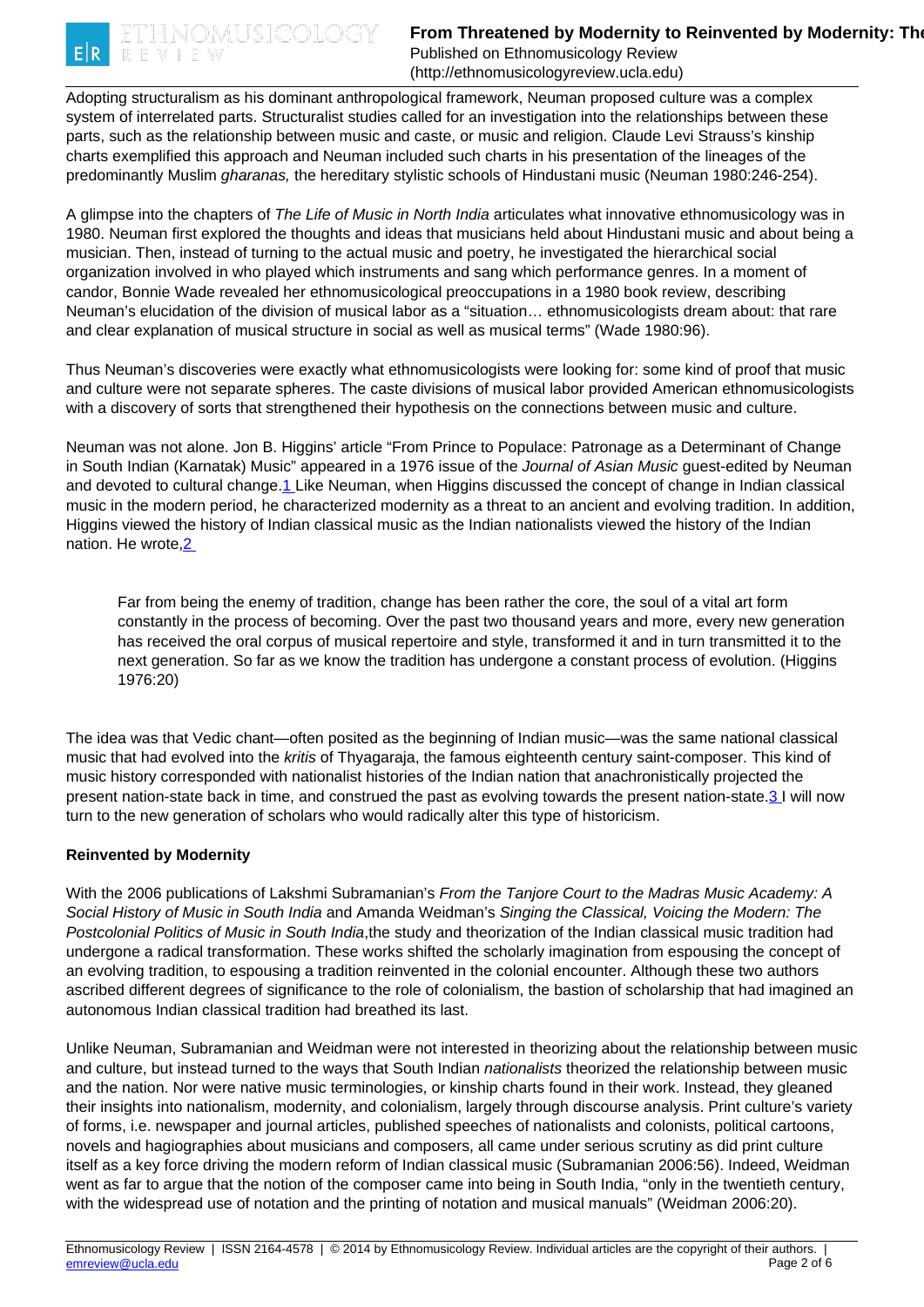<span id="page-2-0"></span>

# **From Threatened by Modernity to Reinvented by Modernity: The History of Duman Classic Indian Classic Indian Classic Indian Classic Indian Classic Indian Classic Indian Classic Indian Classic Indian Classic Indian Classic**

Published on Ethnomusicology Review (http://ethnomusicologyreview.ucla.edu)

Yet, although Subramanian and Weidman agreed the tradition had been reinvented in the twentieth century, their vision of this reinvention was significantly different. Subramanian's definition of the reinvention as "both an act of staging as well as an accretion of cultural production in the eighteenth and nineteenth centuries" (Subramanian 2006:2), invested not only orientalist and colonial discourse of the eighteenth and nineteenth century with significance for influencing the twentieth century reinvention, but also gave credit to the music and lives of the eighteenth century trinity composers as central to the twentieth century reinvention.[4](#page-2-0) Thus, while she openly acknowledged that the elevation of these composers' lives and works took place in the twentieth century, Subramanian argued it was only natural, since their musical contributions deserved the recognition they received.

On the contrary, for Weidman, the trinity composers of the eighteenth century were only preoccupations of the twentieth century Brahmin middle-class due to the middle class's anxiety over the change from royal patronage to urban music business. Weidman argued, "the more the music business flourished, the more the figure of Thyagaraja as a musician existing outside of…the money economy was celebrated" (Weidman 2008:100). For Weidman, the period of royal patronage had no connection to the twentieth century, but rather

The definition of Karnatic music as spiritual or devotional and the preoccupation with the figure of Thyagaraja as a saint who refused royal patronage were responses to anxiety about the commercialization of music. (ibid:103)

Quite unlike Subramanian's definition of the reinvention as "both an act of staging as well as an accretion of cultural production," Weidman went out on a limb to argue that modern South Indian classical music, as we know it today—including its status as "classical"—was truly created in the colonial encounter and "modeled on the classical music of the West, with its notations, composers, compositions, conservatories, and concerts" (ibid:5).

Using a variety of discourse to support her claims, Weidman's first chapter was a tour de force, giving an unprecedented deep postcolonial reading of Karnatak classical music's adoption of the violin. The arguments of this chapter reappeared throughout her entire monograph. Her first argument was that scholars had misunderstood the ways Karnatak music had profoundly been created in the context of colonialism. For Weidman, modernity itself was a result of the contact of cultures in colonial regimes and she viewed the Karnatak violin as the very embodiment of this colonial encounter.

Next, Weidman argued that the gramophone—presenting a way for women to be heard without being seen to escape the associations of their bodies (ibid:122), and the microphone—enabling singers to sing quietly while projecting a sense of intimacy to a vast audience (ibid:126)—enabled the emergence of a discourse about the voice, which was articulated powerfully in the discussions of M.S. Subbalakshmi's "voice of the century." The music sung by Subbalakshmi became conflated with notions of ideal South Indian middle-class womanhood which like Karnatak music was imagined to be a realm of true, authentic Indian culture untouched by colonialism (ibid:135).

## **Two Influences on the New Scholarship**

This paper has shown how Weidman and Subramanian's conclusions differed from those of Neuman and Higgins. While Neuman and Higgins argued Indian classical music was *threatened by modernity* the latter argued that it was created in modernity and argued that the Brahman middle class undertook the project to modernize, spiritualize, standardize and disseminate their brand of Indian classical music because music was emblematic of the very nation for which they sought independence. Thus, if nationalists wanted progress for the nation, they wanted progress for their music as well (notation, for example was imagined as a site for progress). Neuman and Higgins on the other hand, conceptualized Indian classical music as an ancient tradition. They did not study discourse but studied "culture" through interviews and according to the model of structural anthropology, which inspired Neuman to include kinship charts and to theorize the structure of Hindustani music culture. Yet, however clearly we can articulate these differences in historicism one question left unanswered is why the historicism of Indian classical music of the same period changed.

Perhaps the biggest limitation for a comprehensive answer to this question is confining the discussion to only texts, for this problematically ignores the historical context in which the authors wrote. And at the same time, it is a fallacy to think the paradigm shift ensconced in the print of English language scholarship is an exact report of actual historical change. No doubt, the onset of postcolonial theory transformed how ethnomusicologists viewed cultural change. Is it not ironic that change was actually Neuman and Higgins' topic of focus yet they concluded that the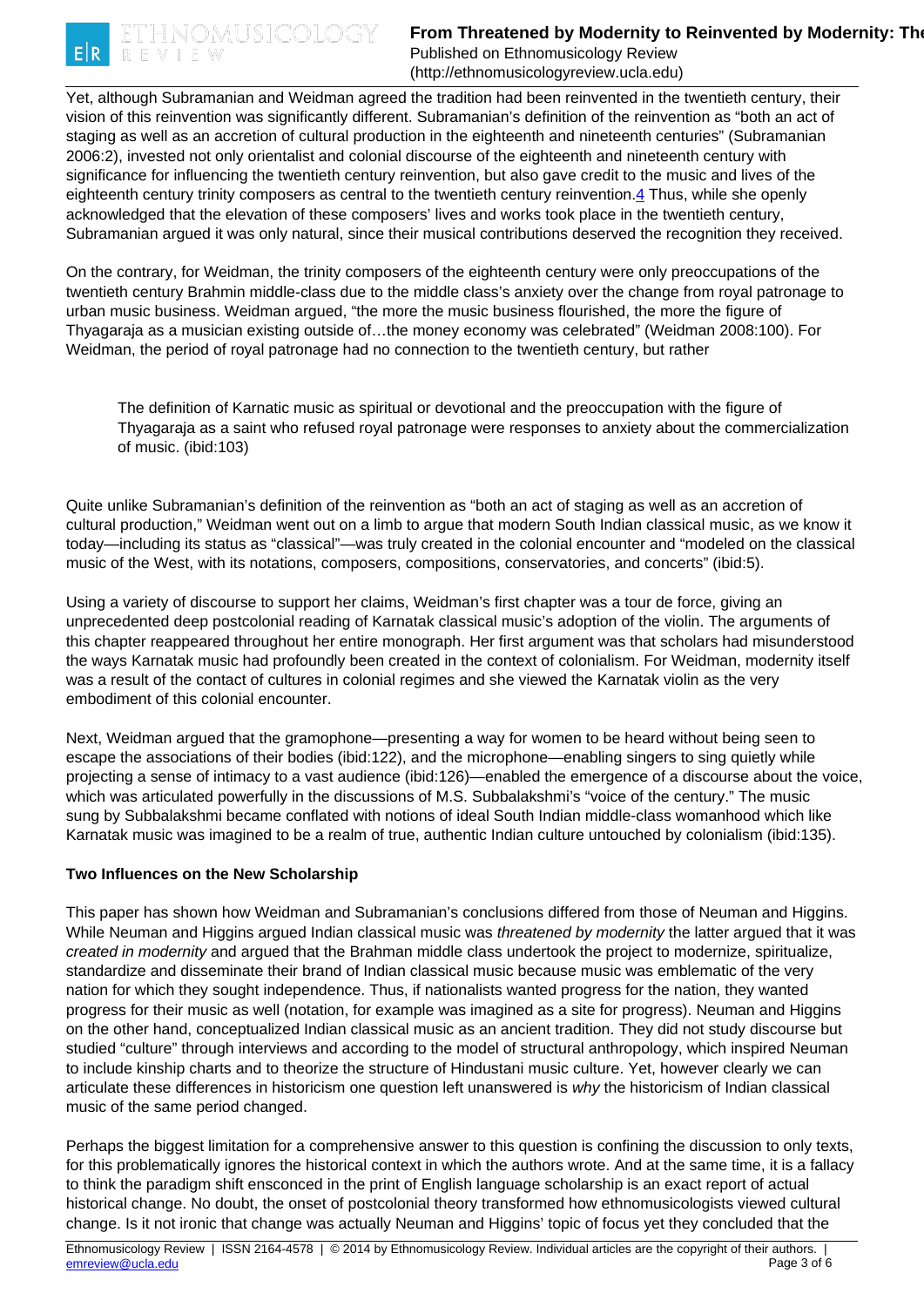<span id="page-3-0"></span>

(http://ethnomusicologyreview.ucla.edu)

colonial encounter was something that had not touched Indian classical music? This must be due to the lack of postcolonial theory in their time.

Yet on the fringe of postcolonial theory is Benedict Anderson's Imagined Communities published in 1983. In it Anderson argued that the spread of printing was a very significant factor in the rise of nationalism. In his view, with the onset of printing standardized scripts in books and newspapers, readers in their respective languages began to feel connected to each other due to their shared printed language devoid of dialect differences and began to see themselves as a community. Thus print capitalism, Anderson argued, was the primary medium for developing nationalism. Although scholars of Indian nationalism and South Asian literary history have discredited the application of Anderson's work to South Asia (Chatterjee 1993, Kaviraj 2006), connecting nationalism to print capitalism was compelling enough to appear in Subramanian's characterization of Karnatak music discourse. She wrote,

The modern discourse on the performing arts, especially music, in nineteenth and twentieth century India was shaped largely in the convergence of Orientalist scholarship with print culture, and its dissemination among the urban Indian middle class…. the technology of print provided the convenient conduit to a new and eager public. (Subramanian 2006:56)

Recall that Weidman also argued that the notion of the composer came into being in South India because of printing.

If Anderson's was an indirect influence on Weidman and Subramanian the influence of Partha Chatterjee—whose work was a brilliant response to Anderson—cannot be missed.[5](#page-3-0) Both Weidman and Subramanian cited and uncritically used Chatterjee's work (Subramanian 2006:17-18, 143-144; Weidman 2008:6, 302n3, 309n50). Moreover, Weidman had assimilated Chatterjee to the point where her language sounded like it could be his own.

Chatterjee's central idea was that before nationalism becomes political, nationalists carve out a unique space, what Chatterjee called the "inner domain" and what Weidman referred to as the "safely delineated realm" imagined to be a realm of culture untouched by colonialism—such as the arts or one's mother tongue. Subramanian like Weidman argued that the efforts to represent South Indian music as classical was "generated by the inner logic of nationalist thought that, Partha Chatterjee claims, demarcated a distinct domain of sovereignty" (Subramanian 2006:17). This "inner domain" strengthened national pride and was premised upon the difference—whether in the arts, language or family values—between colonists and colonized. Chatterjee believed the "inner domain" served to justify and inspire the anti-colonial movement to reach political independence.

According to Chatterjee, accompanying this "inner domain" was an "outer domain" or a material sphere of economy, statecraft, science and technology in which the West was supposed to have supremacy. Chatterjee argued that the more colonized people imitated Western skills in the outer realm, the greater the need was to protect the "inner realm" (Chatterjee 1993:26). Thus Weidman would write, "the more the music business flourished, the more the figure of Thyagaraja as a musician existing outside of (and even resisting) the money economy was celebrated" (Weidman 2008:100).

## **Conclusion: An Avenue of Inquiry**

It is clear that the works of Anderson and Chatterjee have significantly influenced the shift in historicism of Indian classical music in the modern period. Yet, as mentioned above, confining an investigation into this paradigm shift to only texts reduces change to the words of scholars. It ignores the historical context in which they wrote. Thus, I propose scholars write histories of modern scholarly patronage. Studying the ideological climate at American Universities where Neuman and Higgins studied and worked, compared with Weidman and Subramanian's milieu, would be a first step.

This would lead to larger questions about the history of the interaction of American universities, American financed but South Asian based language-training programs, and fellowship organizations, fieldwork experience, and with the scholarship ethnomusicologists produced in the twentieth century. Such a history of scholarly patronage would include a comprehensive understanding of change in historicism. Moreover, while there has been a surge of interest in the ways academic disciplines like philology articulated central aspects of European modernity, the emergence of institutional support in America for the ethnomusicological task of studying the entire world's music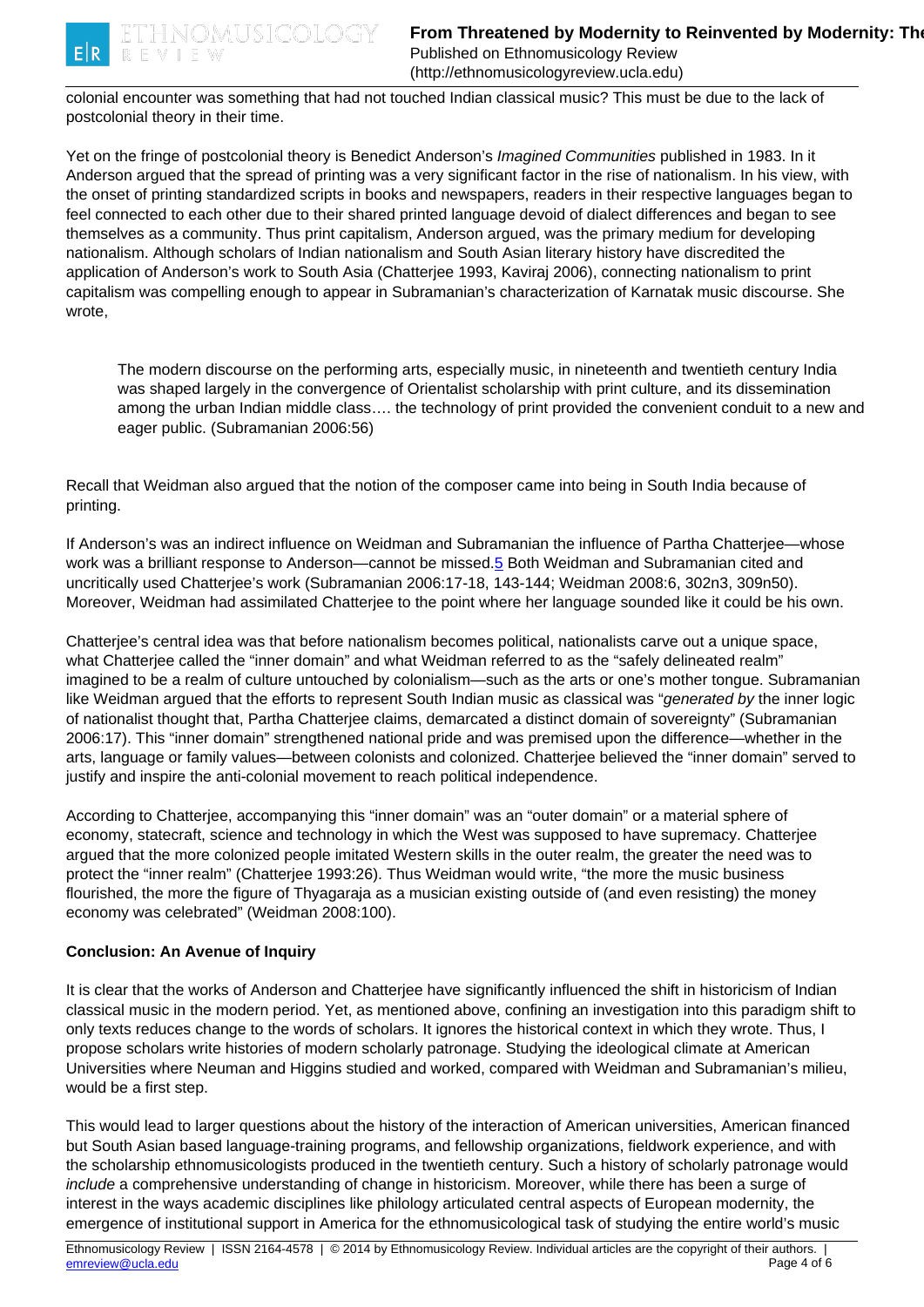

(http://ethnomusicologyreview.ucla.edu)

#### must articulate something significant about American history in the 1950s and 1960s.

These kinds of inquiries are reflexive in their own way since they shift the focus onto "us," the imagined community of ethnomusicologists, and the institutions that enable us to produce scholarship on the music of India. "Reflexive" writing often means bringing our subjective experience as ethnographers into the fabric of our texts, holding out the promise of "distancing us from historically colonialist approaches" (Kisliuk 1997:23). However true this is, reflexive writing often ignores the fascinating interactions of American universities, language-training programs, and fellowship organizations, with fieldwork, scholarship and the maintenance of academic disciplines. These kinds of investigations would get at the logic behind the paradigm shift found in the scholarship of Higgins, Neuman, Weidman, and Subramanian.

#### **Notes**

1. The journal was entitled "Symposium on the Ethnomusicology of Culture Change in Asia."

2. For a lucid discussion of Indian nationalist linear history in relation to North Indian classical music see Kobayashi 1995:151-153.

3. I owe this point to Kobayashi 1995:153.

4. However, she did not stop with the eighteenth and nineteenth century but devoted thirteen pages to a two-thousand year old history of South Indian classical music culminating in descriptions of the trinity composers. Although it might be contradictory that Subramanian burdens herself to construct such a history when the nationalist discourse she critically historicizes was rife with such historical narratives positing a linear history of music stretching back two thousand years, we should applaud her for not reducing all history of the longue durée to nationalist fancy.

5. Other influential works not discussed in this paper are Gayathri Spivak's "Can the Subaltern Speak"(1988), Timothy Mitchell's scholarship in Questions of Modernity (2000), and Sumathi Ramaswamy's Passions of the Tongue (1997). I have chosen Anderson (and Chatterjee) since this paper has been more about nationalism and the colonial regime and less about gender, modernity or linguistic nationalism.

## **References**

Allen, Matthew. 1997. "Rewriting the Script for South Indian Dance." The Drama Review 41(3):63–100. -. 1998. "Tales Tunes Tell: Deepening the Dialogue between 'Classical' and 'Non-Classical' in the Music of India." Yearbook of Traditional Music (30):22–52.

Anderson, Benedict. 2006 [1983]: Imagined Communities: Reflections on the Origin and Spread of Nationalism (Revised Edition). London: Verso.

Bakhle, Janaki. 2005. Two Men and Music: Nationalism in the Making of an Indian Classical Tradition.Oxford: Oxford University Press.

Capwell, Charles. 1987. "Sourindro Mohun Tagore and the National Anthem Project." Ethnomusicology 31(3):407–430.

-. 2000. "Music and Nationalism." In The Garland Encyclopedia of World Music. Vol.5 South Asia: The Indian Subcontinent, edited by Alison Arnold, 431–39. New York: Garland Publishing.

Chatterjee, Partha. 1993. The Nation and Its Fragments: Colonial and Postcolonial Histories.Princeton, New Jersey: Princeton University Press.

Geertz, Clifford. 1973. The Interpretation of Cultures: Selected Essays. New York: Basic Books.

Higgins, Jon B. 1976. "From Prince to Populace: Patronage as a Determinant of Change in South Indian (Karnatak) Music." Ethnomusicology 7(2):20–26.

Hobsbawm, Eric. 1983. "Introduction: Inventing Traditions." In The Invention of Tradition, edited by Eric Hobsbawm and Terence Ranger, 1–14. Cambridge: Cambridge University Press.